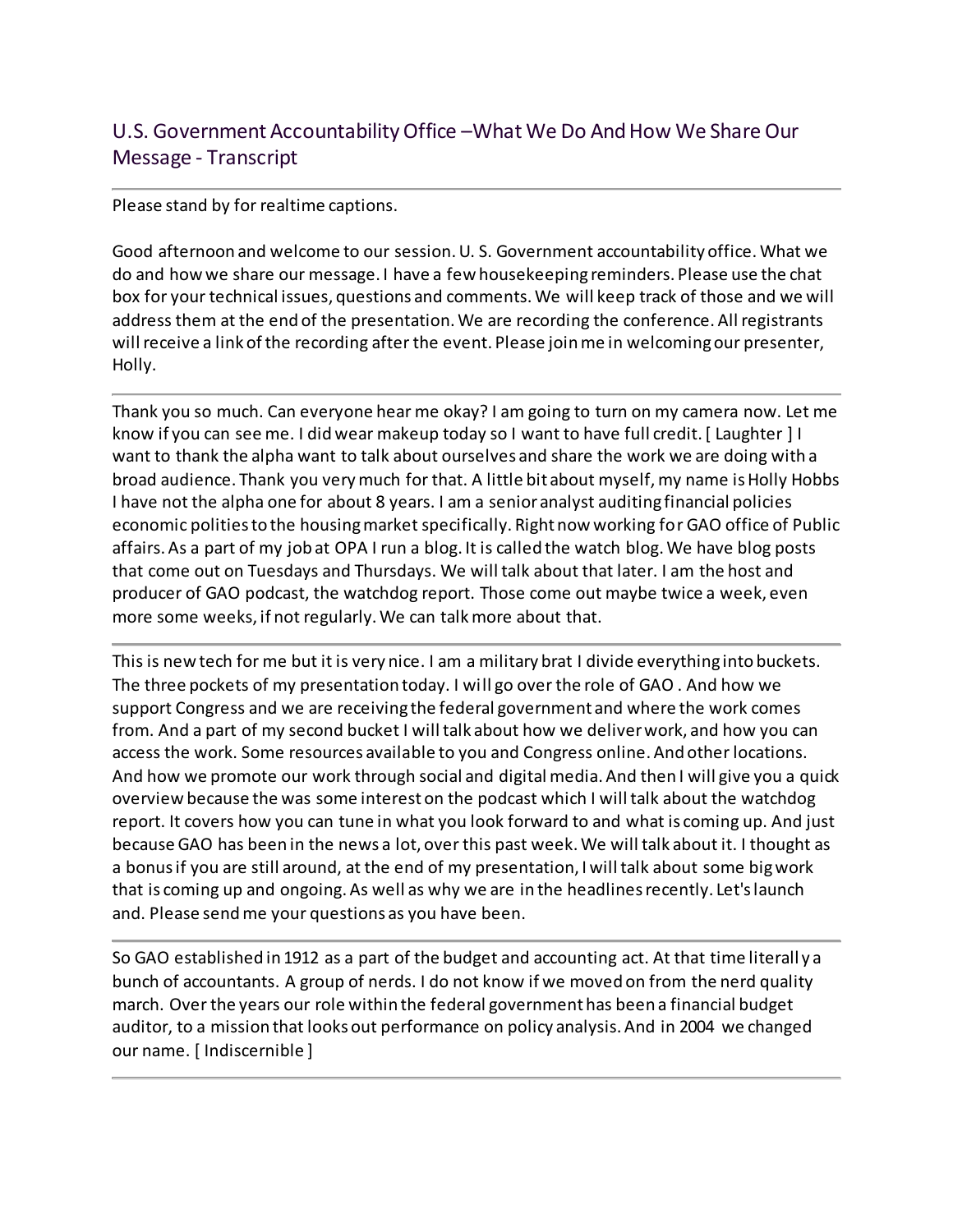We are more focused today on reviewing agency programs and spending. Effectiveness of policy, and analysis. We still do line item reviews to make sure money is going where should be going. At the GAO we are divided into 12 policy teams. These are different policy areas. It includes everything from national events in defense spending, to healthcare, a lot of healthcare work right now for the very reasons you are thinking. Marketing and trend analysis which is my background and education program oversight. I included some other responsibilities. I am not as involved with these responsibilities. If you have questions I will try to answer them. We do bid protesting in the buildings. We were in the building and we have a little courtroom set up on the first floor. This is an example. If someone has a dispute about the contract bid within the federal government, GAO is the one to adjudicate the contract and/or protest. We also do appointments to some of the healthcare review panels. And we have a website that you can access called fraud and at. It is on the landing page. It is at the bottom half if you are looking. This is a way for federal employees to reach out to us or civilians about any waste fraud and abuse that they see going on with communities and spending. And federal spending. As you can imagine right now with the amount of money going out under the cares act and other relief bills that have been passed over the last couple of months, there is a lot more need for oversight federal spending. We are seeing some calls into FraudNet then we probably would see normally during the year.

Let's start with an overview of how GAO gets its work. GAO works for Congress. We are one of the few legislative agencies. CRS is one. And then GAO. Naturally about 70% of our work comes from congressional request these are sometimes Democrat request, sometimes the public request. Sometimes bipartisan for example I worked with auditing of the small since administration. We get stuff from the Senate and House typically. Committees does send us or submit request. And FOIA -- GAO takes the request and we take the partisanship out. We form research questions. We can have a fact-based nonpartisan product. We give it back to Congress so both sides can trust the work. And they can value the work. To give an example of some of the more partisan requests. All parties that are of minority whether President is from one party, the other party is always interested in how many trips and how he spends his time traveling. That has been true of Trump and Obama and George W. They care about how many golf trips one golf trip is too much. We are always doing reports on presidential travel. That is the partisan request we get that we package as a nonpartisan product. We have legislative mandates. The most is the cares act. It is something like \$2.2 trillion in spending. For both public health emergency as well as economic emergency caused by the COVID-19 pandemic. Built into the legislation that needs to be audited with the federal response. Included with the money goes to every 60 days. We release reports every other month on evaluating the federal response. We had one that came out in September. The findings of that are very interesting but one of the reasons why we have been in the news lately. I hope you will take a look at it when you get a chance. It impacts all of us, even though it is GAO work .

Finally the last, the 10% and the ways we get our work is through comptroller general authority. The Comptroller General is the head of GAO. Right now it is [ Indiscernible ]. He is the Comptroller General of the U. S.. In an example of some work that he does through his own authority, we were reviewing the 2020 census. As you may have seen in the news there are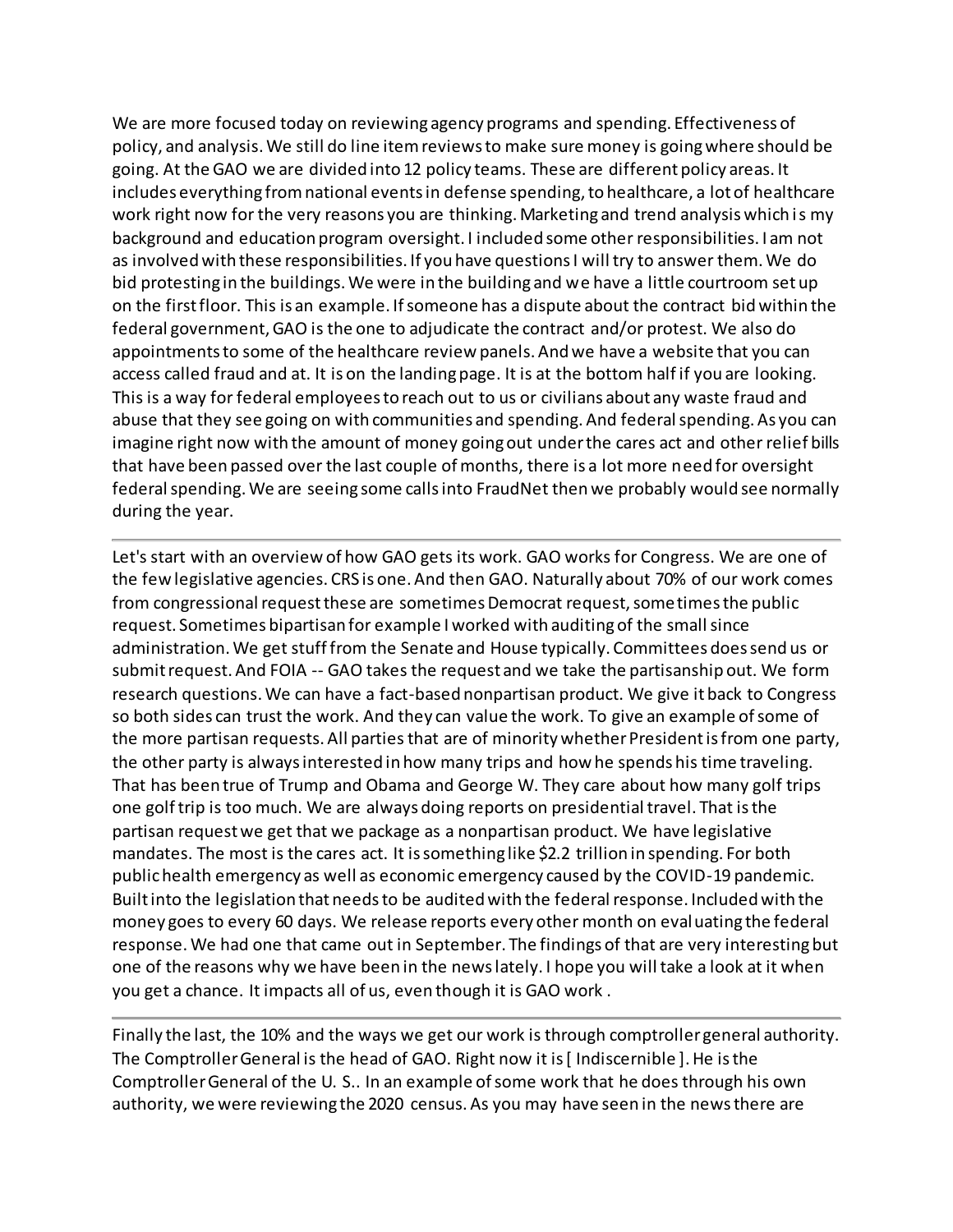some delays. It is hard for them to get a hold of people in person. Because of the coronavirus. They do not want to get sick. We have continued to order beyond what we were asked to do for the 2020 census, to make sure it is on the up and out. We have identified the problems that are occurring.

How are these products released? The main ways through the website. GAO.gov. Reports are available in PDF form. If you are looking at GAO website and you click on any report, I hope this is true for the reporting. If you click on any report there is a number of paths or the report. We have done in iterations of the report at different levels of content. We have our fast stack. 200 words with a picture. It is the bare-bones of what we found in the report. If you toggle over to the highlights tab, this is a more thorough one pager about the report. It includes why we were asked to do the work, and how the work came across the desk whether it was a mandate, a legislative mandate or congressional request or Comptroller General. It includes a methodology which you may be interested in data the data we collect and how we use it. This includes findings and recommendations for agencies to improve their performance. And whether they agree with the recommendations are not which is always fun to now. So that is the main way we share work. We also have an email listserv that you can join if you want to email me. I will share my email address with you. I will add you to the listserv. We have a distribution list. All reports that come out today will be in the daybook tomorrow. You can see what GAO is working at . That is a way to stay informed on the work. It shows testimonies we had before Congress. And the link to the testimonies. It will show you what testimonies we have which is important. And finally we have social media. We are trying to get the word out through social media. I will talk about that. We are on Twitter, Facebook. We are now on Instagram. We talk about what we post. And what to look out for. That is an overview of how we are trying to get the work to the public.

I just want to provide you with some heads. These are some of the reports that were the most downloaded reports in 2024 GAO. Some of these are pretty controversial. We had our most recent cares report in September 21st. This report included far-reaching in the audit of the federal response to COVID-19. Including updates on what is going on with the federal efforts to get a vaccine. It's plans to distribute the vaccine. And there is now her plan. Thank to the GAO audit. An overview of IRS and the treasury know about stimming's checks that were now. Most people receive them in April. But there was concern of the time that in an effort to get these checks quickly to people, there were some accountability lost that expedited effort. There were a number of people who receive checks who were no longer with us. They were deceased. The Comptroller General's mother had died and had received a check. So that is something we will continue to audit. We have a new report coming out on the coronavirus response efforts at the end of November. It may come out sooner. This was a big one from January, via Ukraine security assistance decision. This is where GAO issued a legal decision on the administration withholding up security assistant and weapons for military. Military security assistance. To the Ukraine. We also had a legal decision in August that made headlines about the Department of Homeland Security's appointments. I think his name is Chad Wolf. [ Indiscernible ] they had been appointed and -- every year we have a big head. It includes an annual report on the nation's fiscal health. It is not great. That debt and deficit level are not great and we will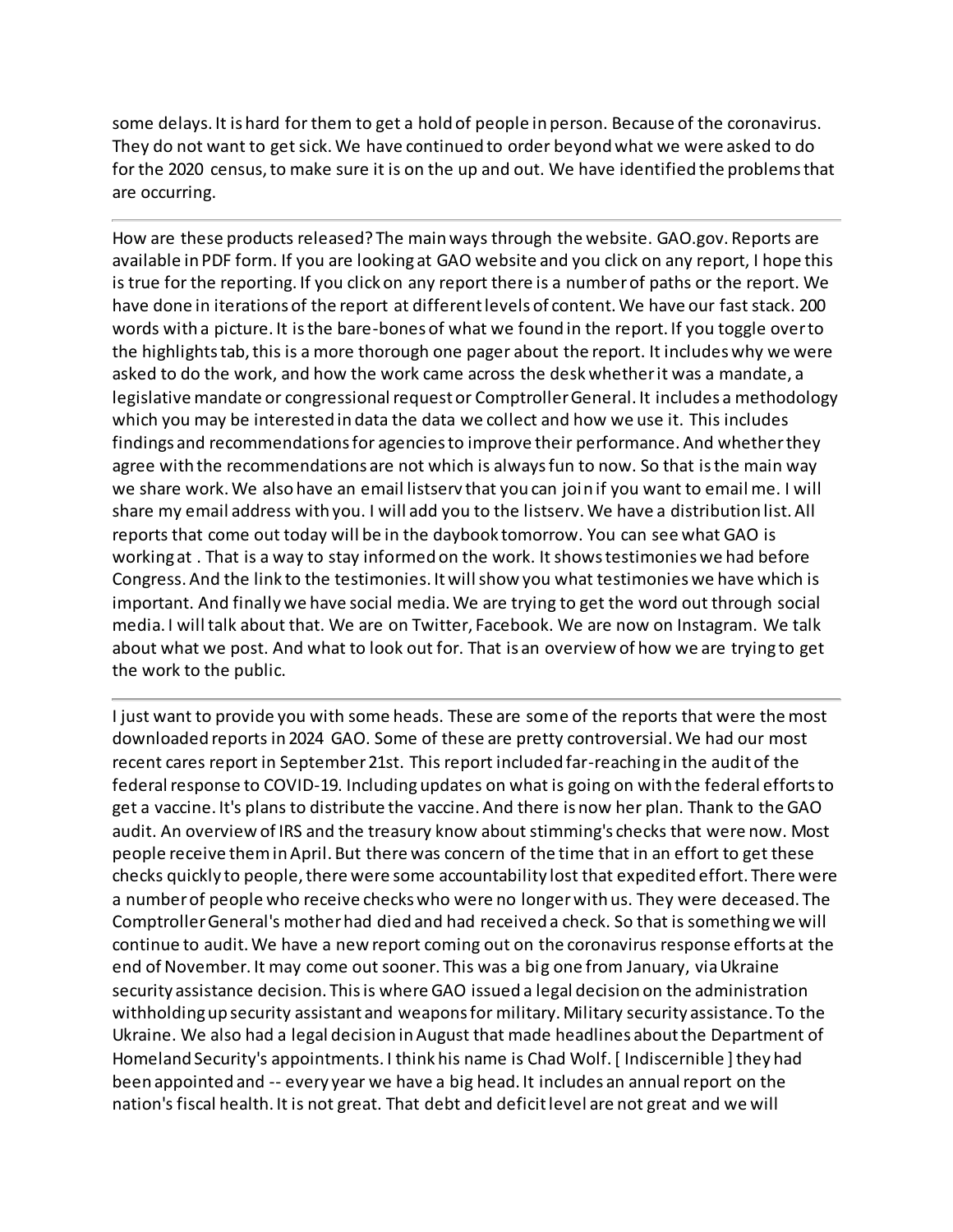continue not to be great. We have some historic spending under the coronavirus relief packages. We also do an annual report on government efficiency and internally it is called the DLF duplication report. Basically a report that they do on how the government can save money. The most recent report came out in May of this year. It included 160 actions from the federal government that they can take to improve efficiency and effectiveness. We boasted at the time but more or less that our actions have saved taxpayers about \$430 billion in minimizing costs and increasing revenue. That is an important piece of work. That is a way to monetize recommendations so Congress can see what we are working as an agency. We are holding ourselves accountable as well.

How can you follow GAO ? We talked about GAO.gov . This is a picture of our new website. This new website slated to launch in February of the new year. I want to show you what it will look like. It is the same but a different format from the old website. The homepage has been ordered with the latest and greatest hits. New reports coming out. A search button. It will let you browse by topic. Or if you know the directors names and you want to look up work by them, this product is really good or you need information. You can browse by topic. We have key issue pages. Let me think of a good one. A lot of stuff on K 12. Different subjects under K 12. We have the national flood insurance program. Which is underwater. And that is a good resource to see what is going on financially. Balancing people's access to insurance, so they can live on the coast. Areas that are now high flood areas. Versus protecting the taxpayers money by providing this insurance. Making sure their program is solvent. All that is available on GAO.gov you can browse by topic. You can look at this stuff through your phone. It is formatted for phone. We did have a nap. -- And apt but it was a failure. It was not user-friendly. I do not think you can download how does GAO work differently from CRS? CRS does a lot of its work - more of research. As the name implies. If you were to do a research project for school, or for your masters degree program, you may not take this subset GAO takes. We do interviews with officials and interacting with them constantly. We see where the progress is. We see what works for the programs and what does not. We do enter is that CRS that does not do interviews. We are also collecting a large amount that and running our own data analysis, what economic regressions. I do not think CRS does that on the regular bird a lot of times CR responding quicker to congressional request for background information on the topic, because it is just updating some of its own existing work. They do a great job. I do not want to undermined at all. They have a lot of value and they can turn and burn stuff much faster than we do. But we are doing this new research on this work. You cannot duplicate what GAO does.

Will the website change affect change the PURLS? I do not know about that one. I can write it down. I can get back to you.

I am seeing a link for Amazon. All reports are free. You can buy reports on Amazon.com. But there is no reason to. It is public access. You can access and download reports on GAO. The ones that I bought a report on is because I wanted to [ Indiscernible ] on the family's program. It was nicely bound. It had a pretty blue book that GAO used to produce. Save your money because you can get it for free.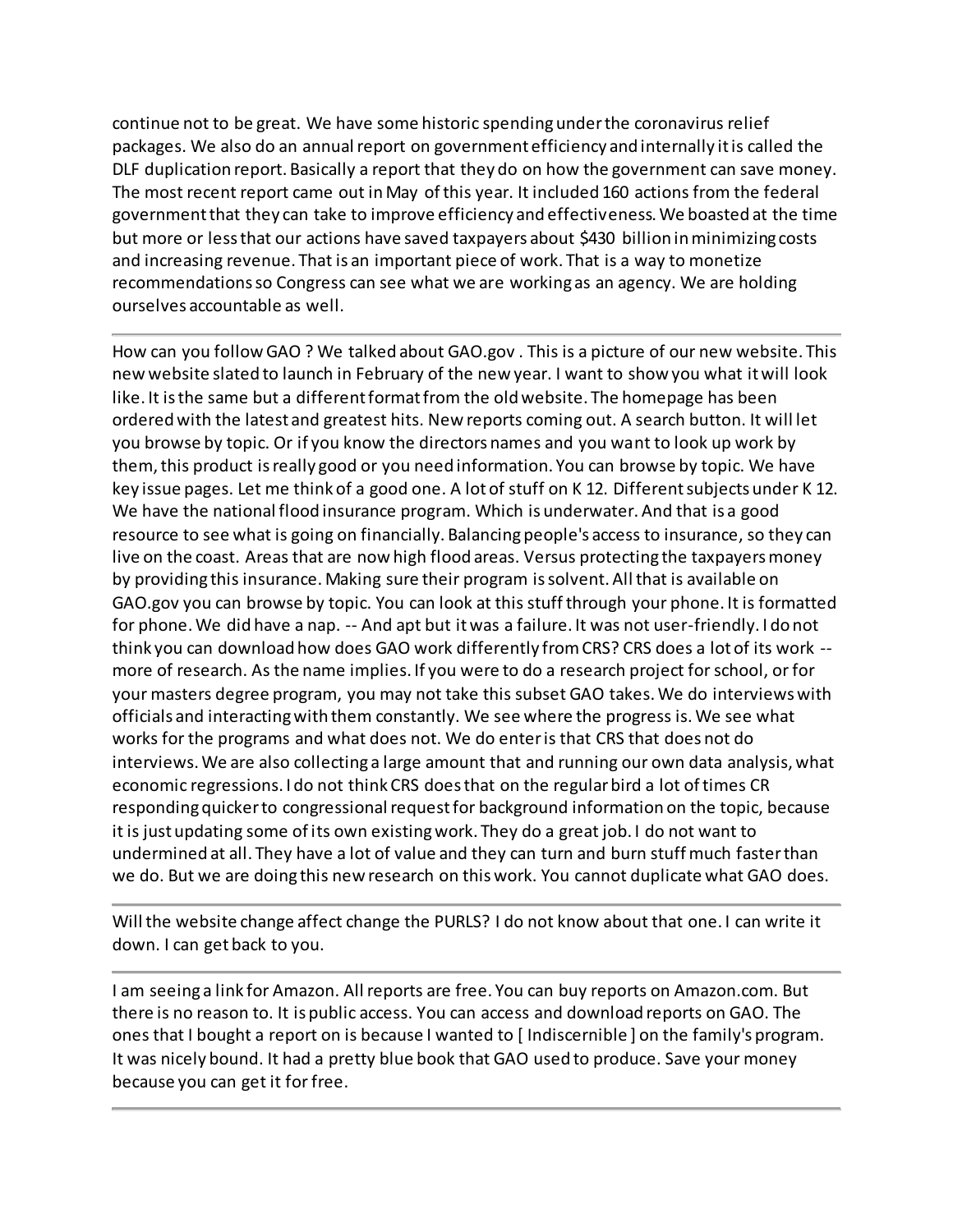No if there is a report existing on the website, the report link will not change. It will migrate over to the new website. Thank you for the question. Nothing will change. There will be some new stuff which I will talk about in our upcoming work. I think you will be excited about it. We talked about the daybook. We are available on RSS feeds. You can download it on your phone. We have social media. We have podcast. And we have video chats. We might start it up again. These are just through Facebook live type video chats. We grab a director in the hall and we ask questions about a report or testimony that they recently did.

Thank you for asking question. It makes me feel like you are listening. Which is great. Here is some of the different social media platforms. Just to give you an idea. GAO is [Indiscernible] we are late adopters to all digital and social media platform. We were not the last to join twitter but we are among them in 2009. Every report that comes out if you do not want to give me your email address, you can join the daybook. Every report that we issue immediately, since the issuer, you have a link to the report the title of the report pops up on Twitter. Some of the additional social media. We have the watchdog report podcast. We are on Facebook and Flicker. Facebook is a good idea to get the blog. If you do not want to go to the black. If you do not see yourself being one of those people who check a blog every Thursday and Tuesday, you can follow us on Facebook. We also put the latest on podcast. You can see what podcast we have. The detail about the podcast. We are on LinkedIn if you want to join us. Mostly the same stuff on Facebook. It is a good resource the watch blog is a very good place to get a less federal speak version of reports. A more condensed, high-level version of reports often times we will do a blog if we have a new report coming out. It will be on the new report and will talk about previous work. And how we are recovering over time. A good example, after George Floyd died we did a series of blogs on racial disparity work. There was one on racial disparity and healthcare and education. Racial disparities in how people are treated when they get loans. Or they apply for a loan of a small business. Or even for their own home. That is all important. Also some racial disparities in the military and VA practices. Rather than having you search for these reports we put them in a blog. It is user-friendly.

So the podcast. As I said in the introduction, I am the GAO podcast host and producer. I have not been the host or producer since 2010. I started leaving the podcast this spring. I have done 50 episode so far. I hope if you enjoy my voice now, maybe you will go out and listen to the podcast. We have over 500 episodes. We do about 50 or 60 per year. Like I said of is one of two episodes away. These are very much unscripted conversations with GAO experts about our new work . These experts are from all over the portfolio. Government contracting which might not appeal to you, we also have one recorded yesterday. I think you would like it. Especially if you are a parent, how K-12 education is held -- handling the coronavirus. And the resource they are given. To make sure kids are learning remotely from home having asked as to the inner. -- Internet. The impact living further away from resources or not able to attend school. It is a good podcast to listen to. These are quick heads. Providing overview of findings and recommendations. We have background on the topics but now you are getting the chance to go behind the scenes, and listen to our experts talk about the reports that they did, and provide examples that may not have been included in the report. It may not have price to the level of a finding.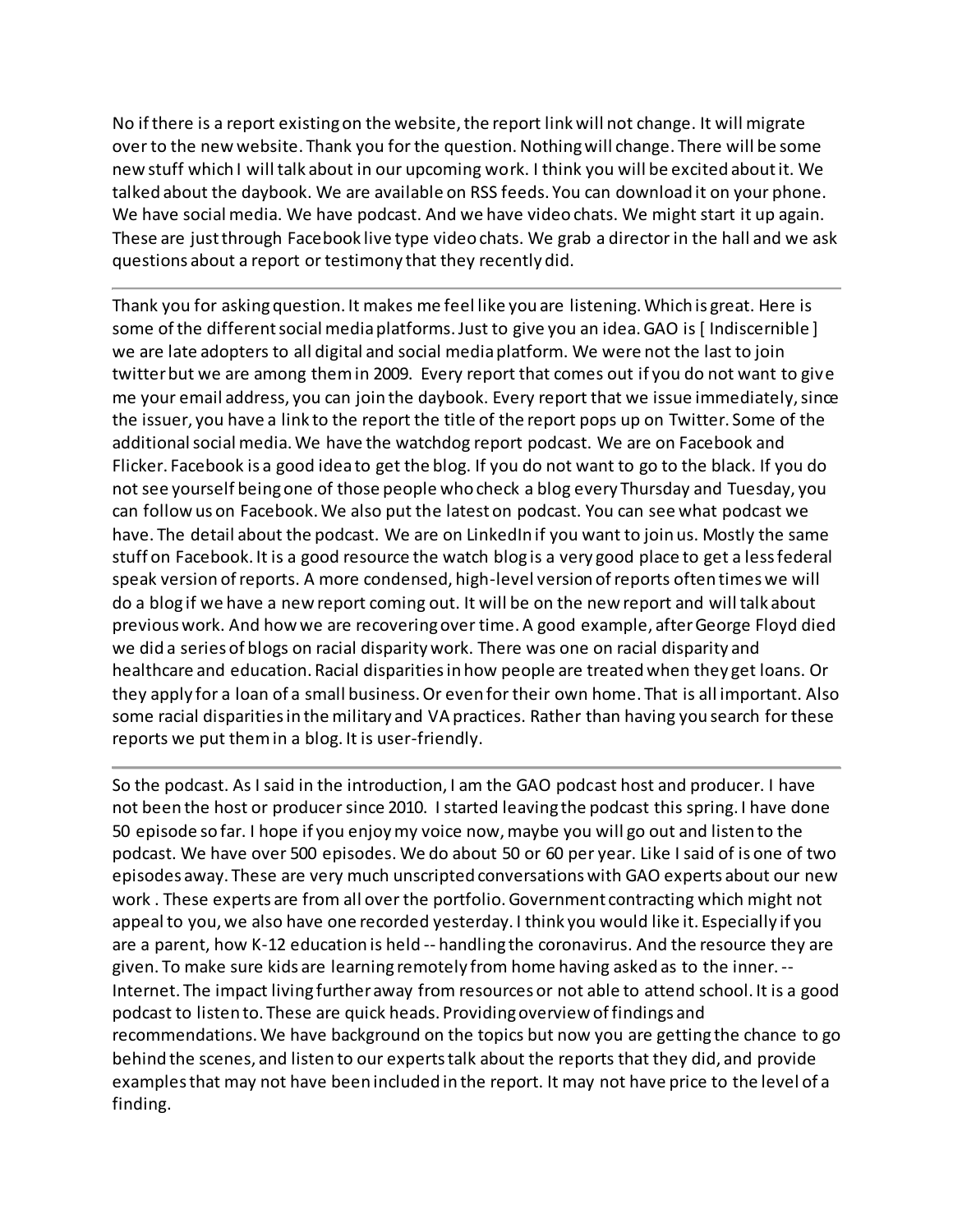The podcast comes in two formats. We have the short format that I do more regularly, the five to seven minute regular podcast which covers one of two reports. Then we have this newer format that we do call the deep dig. Longer, podcast. Around 30 minutes. Typically cover a portfolio of work or trending topic. We had one earlier this year, I think it was in May or March. The delays of the 2020 census. And what was going on. And what they were trying to do. And to get over the big hurdle of not being able to contact people in purses because of COVID-19. We did artificial intelligence and the role it will play within the federal government. And outside of the federal government and concerns about artificial intelligence. Also some of the pros and benefits that we might see from artificial intelligence. That is a good one to listen to. We had one on Navy shipyards. I am filling out some topic so you can see the diversity of topics that recover. And the roles they play both economically and making sure we maintain the battlefield superiority.

Thank you. There is actually another one. They used to call it a big fight. And so I deep dig. I do not know the difference. Maybe the name was too cute. How do we make the podcast? None of these people are me. You can see that that is not me we sit down with directors and we talk about reports, we typically report two weeks in France. These are --two weeks. Usually 10 or 15 minute conversation. We convert down to five or six minutes. We aim for about 5 to 10 episodes per month. Some months we have more last month we had 12 episodes. Last January we had one. So there is some variation. I hope you will check it out.

I provided examples of podcast from September. When I created the slides these were the examples. But I have some new ones. I will tell them to because I hope it will get you excited, I hope you will become listeners or fans. We have done about -- how USA helps farmers impacted by trade attributions and tariffs. We did one in September about how [ Indiscernible ] that was in the news. Against China and how it might affect local farmers specifically soy and corn products. I recorded a podcast that is coming out early or mid next month. It is about FSA service agencies program. These are checks that go to farmers, not only to incentivize that they continue producing key crops, but also able financially to support the crops. And that we do not lose these critical products that are US-made. Corn, soy also cotton. And to have some cool ones coming up there is one that just came out about data breaches and schools. Public schools and the fun thing about that podcast, most data breaches perpetrated by kids trying to change their grades. The thing I thought it would be cyber hackers. It were kids breaking into school service and trying to fix their grades before mom and dad found out. Another form of data breach were teachers who accidentally sent emails to the wrong parents including kids personal information. I talked a little bit about challenges students facing. We have another one. Federal programs for breast and cervical cancer. The number of screenings provided by the CDC through its program has declined dramatically over the last decade or so. Since 2011. There is some reasons behind it that are not women or those who are skipping screenings. They are not seeking screenings are not qualifying for screenings. The decline has more to do with change to the Medicaid program that people are qualifying for and the affordable care act. Many people may have access to insurance. Those are coming up in November. I hope you will check it out. I do want to also highlight if you cannot stand to read the 200 pages of GAO federal response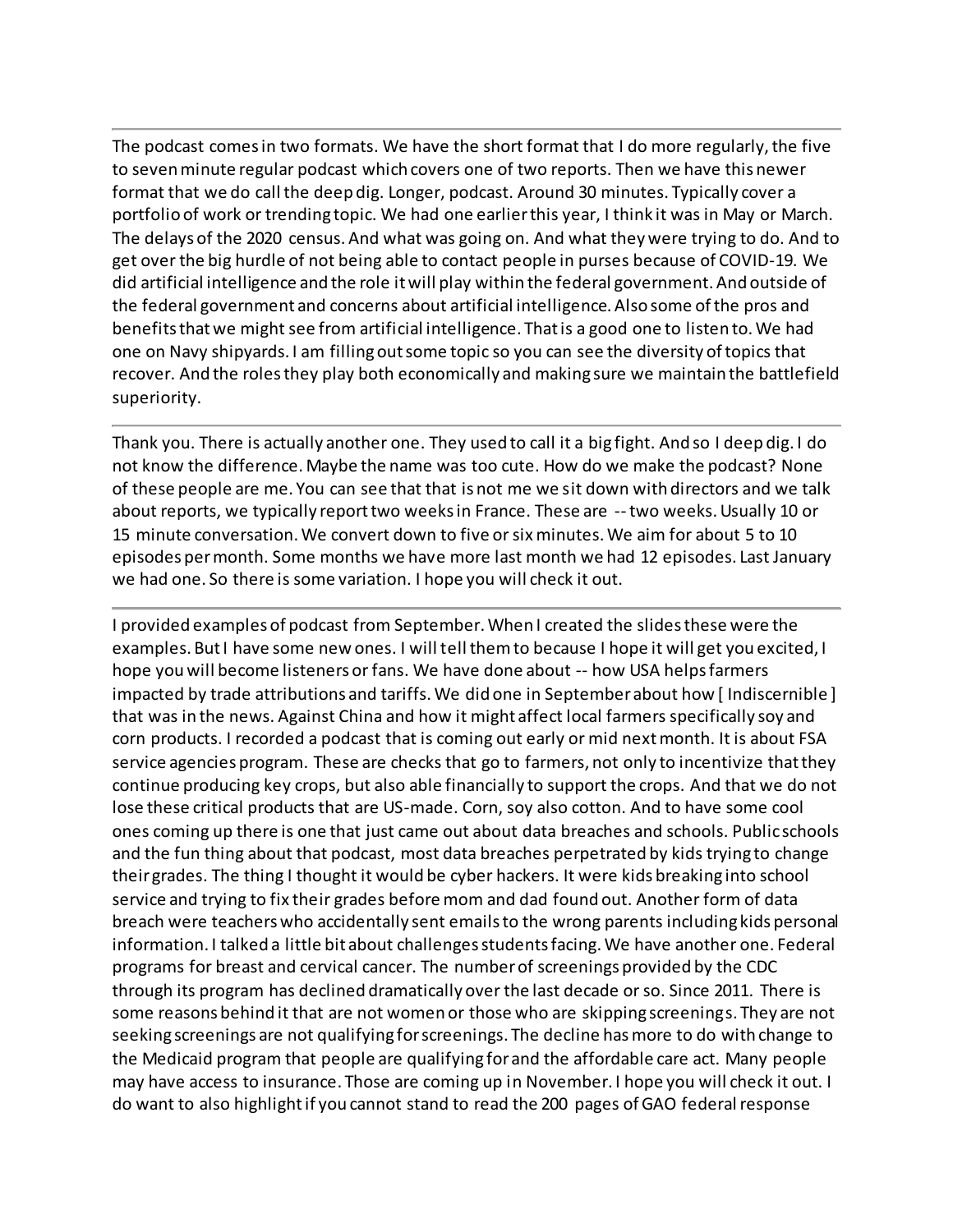that came out in September. There is a podcast. It is pretty good. It is about the federal response to COVID-19. We talk about a large range of topics. It is for the federal response including both addressing the public health crisis that we are in, and also far-reaching economic crisis.

Just to self promote Samara. Here are some numbers on listeners. Overall most of our podcast received about 1000 lessons. I hope you will make it at least 1005. September had 6000 lessons. I expect it has gone up probably significance in the last time I checked. Nearly 200,000 listeners since we started collecting data in 2014. About 90% of glasses are the U. S. English and French-speaking countries. Canada, Haiti and France itself. Our larger group of uses or iPhone uses. We are on Apple podcast it is easy to come with your download. We are also available through RSS feeds. Someone asked this morning why are we are not on Spotify or [ Indiscernible ]? It has to do with the terms of user agreements. I will look into it to see if we can get some flexibility on it. The federal terms of use for our work. Just to see that we do not want people charging for our work. Want to see if I can have some flexibility.

This is how you can listen. We are available on Apple podcast. You have to look for us. RSS feed. That is how I listen. You can check out the social media post you can see what we are doing. Click onto the link and it takes you to the landing page. And if you are looking at one now you have the podcast drink. -- Link. If you look on the Internet and the right-hand column we have the old website. We are the third item down. That is the most recent podcast. If you want more podcast you can click on the multimedia button on the website, or the podcast button it will take you to more podcast.

This is a duplicate slide. This is how you can listen. So before I go, before I answer all of your questions, I do want to talk about some big stuff that GAO is working on. Some big things that are in the headlines. We already talked about the cares report that is due out in late November. We talked about some of the topics. We are getting more and more data coming in from agencies. And what is going on with the deceased people, people receiving economic relief checks. Whether they know that people who should've received checks received them. Or people gentlemanly should have received the checks. We will know about small business lawns. Whether large businesses qualify. Vaccine development and distribution will be a hot topic in our report. The biggest thing that is coming out. We have an election coming up on November 3rd so because we work for Congress, we provide a lot of resources for the transition. We will have a new Congress regardless of who gets elected. This will be the 117th Congress. Some of our big resources on big issues. Like the coronavirus the economic recession. And then we will have more information available and ongoing issues, national debt is an ongoing issue. Racial disparity. Not anything new. Ongoing issues. We will have researches for Congress, the staff in the public and the media. And they can tap into it. And finally for other resources, we have a list of experts. If you go on a website and you search for experts. If you or your GPO want to have a conversation about housing related issues, it will show you our top housing expert. He will speak to you about housing topics. I know there is an interest in the type of data GAO collects and use. You go to those experts and asked. We saw you do this announcement will reverse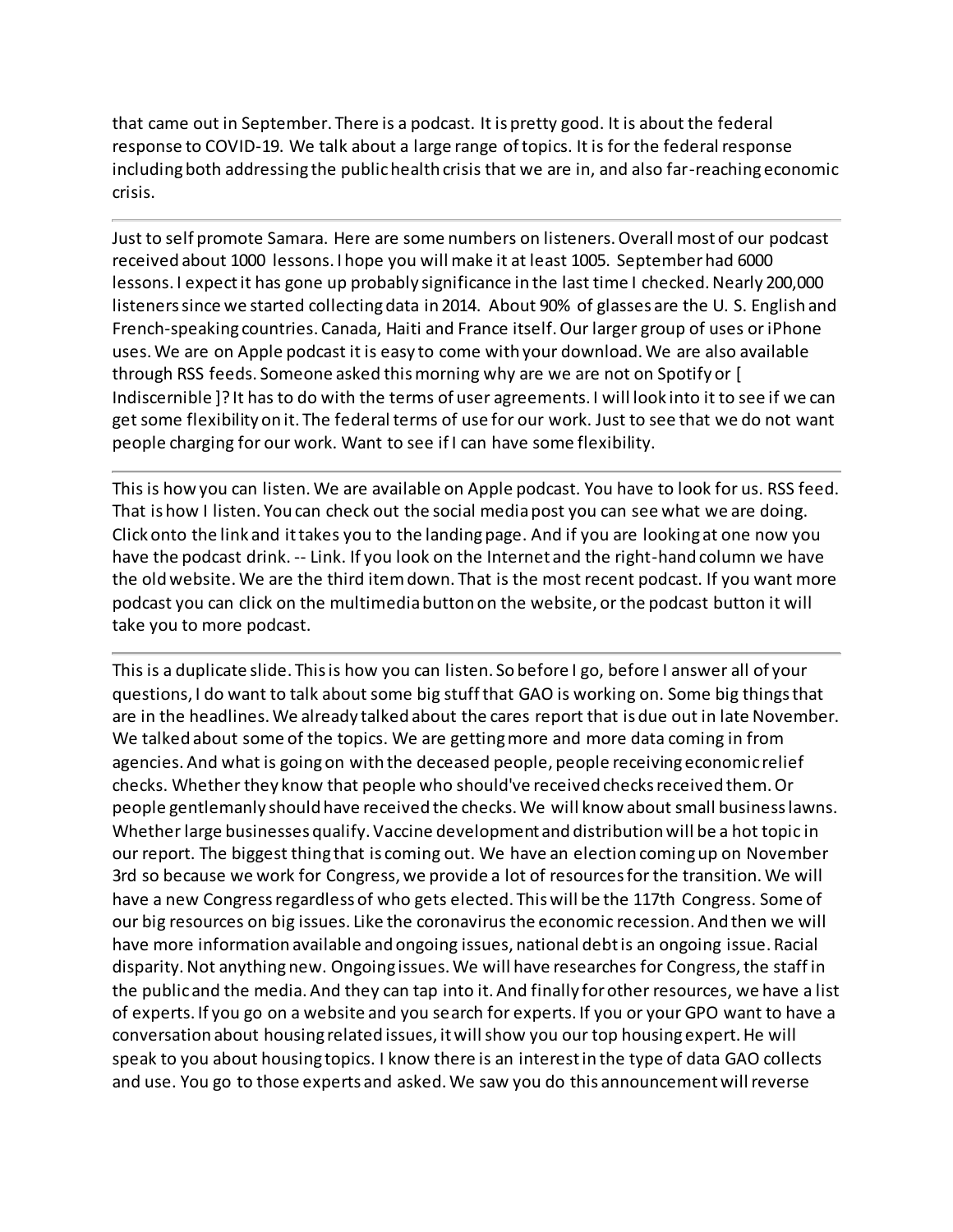mortgage foreclosure. How do I get a hold of that data so I can share it? Or adapted for my own use. That is all available.

With that, actually I lied. We have been on the news. I cannot talk about this too much. I do not know a lot about it. GAO was recently in the news because we have been asked to investigate political interference at the CDC and the FDA. And whether political interference played a role in any of the guidance that the CDC or FDA provided to the public. Provided when it comes to vaccine development. And other federal agencies. I believe that the job is just a picking golf. It will not be staffed into the new year or after the election. Importantly so that we are not interfering as a nonpartisan agency. We are not interfering in any way the election. It is something in the news. Something of an interest. Keep an eye on it. I think it will be a good one. With that I just want to make sure I caught everything.

Hello, I have been keeping track of the questions. We have a question from Barbara what if money was not spent in the way intended, what happens next with respect to that issue?

We always issue recommendations. It would be like a recommendation -- it is up to the agencies to collect money. GAO is not going to knock door to door to get checks from deceased people. But we make recommendations. It is an Harrison for the agency. There is often a hearing. The agency will say we do not know. And GAO will say this is why you did not know the recommendations. That is happening when the money does not get spent. If it is accidental with the wrong people, we make sure we are good students of public resources and taxpayer money. If it is fraud, GAO has done undercover investigations. I cannot think of the name that involves stealing money. But I am sure people are stealing money. They do some investigations about how lenders or how for-profit colleges were talking to veterans about the benefits that they would see. And how financing will work for a loan. More for their degree. They become a target because they have access like the G.I. Bill. They do underground investigation. And then there was criminal action. Usually that is turned over to the Justice Department. I hope that answers your question.

Thank you. Bert would like you to tell about the high risk series of reports which will come out next spring.

We have a high risk list this will be a part of the resource that come to Congress they are interested. We deem some things high risk. So for a while the heart was high risk. We had a meeting with a came off the high risk list and everybody clapped and there is a number of factors that go into why someone would be on the high risk we have a nice description on the website. There are some things that are forever high risk. National debt is forever high risk. The more we owe other countries or whatever the more we are beholding to him. Our financial stability is important. Typically those things have lot of recommendations tied to them. And opened recommendations tied to them that have been closed. So those are the things that fall under high risk list. I look at the high risk list webpage. It is broken down. Has a nice description. It is an important part of our work. We hold hearings on every year. We talk about why somebody is on. Why someone is on the list, it is not necessarily a naughty list not any fault of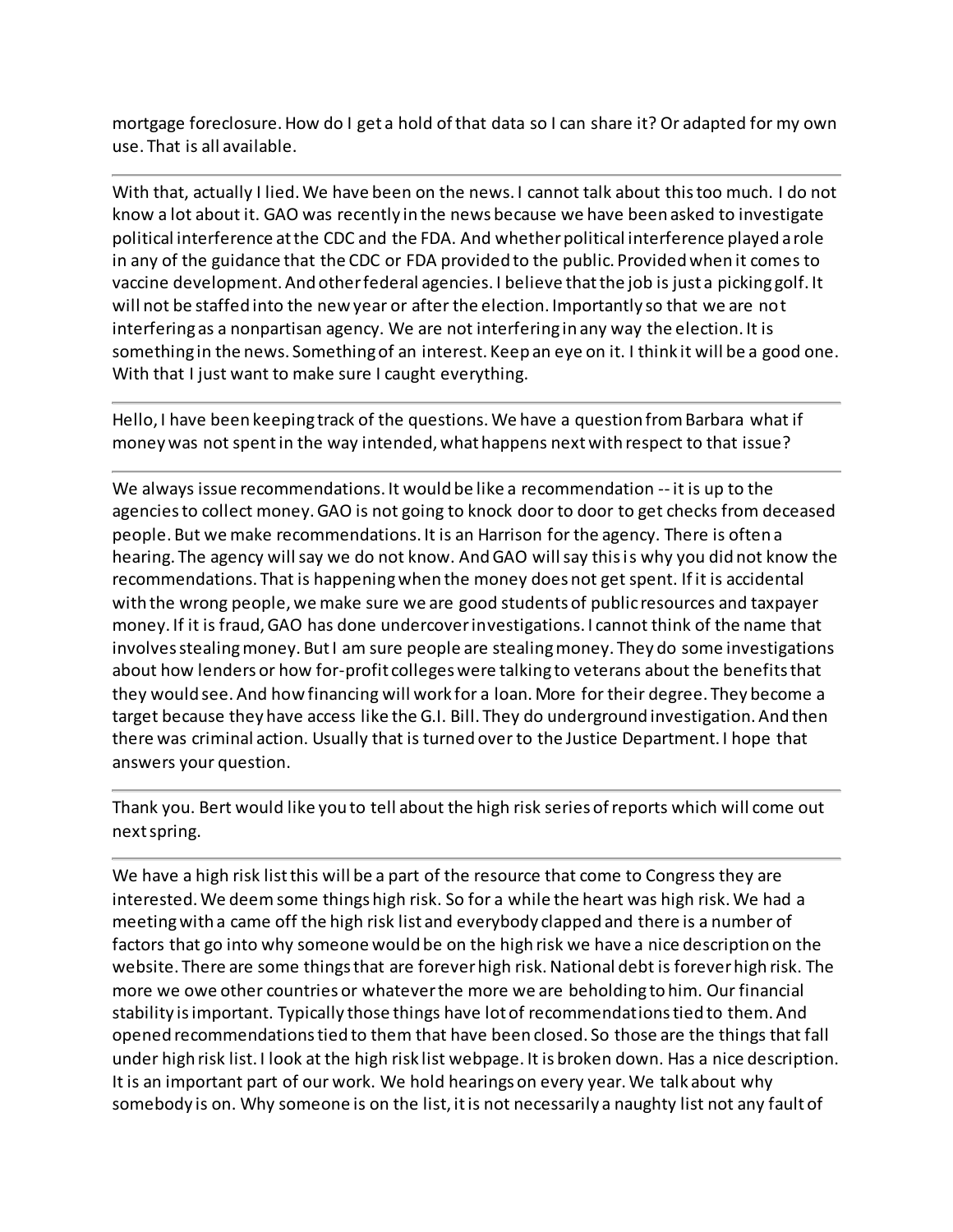their own but the situation that they are in. That is a great question. I see the new series about science and tech spotlight. We do have a new series. We have a new policy team. They focus on science technology and analytics. That team is creating one pages or two pages. They provide overviews. The ones that I have seen mostly technology-based. An overview of how 5G technology works in the key policy issues surrounding it. It has some beautiful graphics that you can steal. GAO is not copywritten and available to the public. Everything from how heard immunity is working and how it is controversial and an option at this point. We have stuff on how vaccine development takes. Normal vaccine development takes about 10 years. I want the federal government might be doing to expedite vaccine development. I have seen some with artificial intelligence. We did one a while ago. There is a new blog out this week [ Indiscernible ] it is a technology that uses rigorous datasets a lot of pictures. It makes mostly video appear manipulated video appear like the real person. This is good cause. I will give you an example. The good cause is that [ Indiscernible ]. And so they use that technology to bring her to life in the last movie. They use it to show Carrie Fisher as a younger woman. She was at the end of World War I. We see her as a young woman. Also used for some very bad reasons. It has been used to put words in Nancy Pelosi's mouth and looks like she's saying something she's not. PP and settings that they are not. There was a lot of negative things to that technology. Everyone is looking out for them. As a part of the election there is a lot of concern that it will be used under the election. There are corporations that are coming out with software to detect. So that is all and some spotlights with some topics they are very popular quick turnarounds among the congressional requesters. Some of them are older. They may need a quick hit on what technology is and what they should know and some of the policy issues surrounding it.

We have a question from Elizabeth did you have a section for interactive graphics? She does not see it anymore.

We still do interactive graphics. If you search for interactive graphics. It might come up as a keyword. I do not see it. I am sure it will be on the new website. I do not remember us having one. I probably was not looking for it. But if you search for interactive graphics you should find it. We have a nice interactive graphic. I will add it to the blog. It will have its own entry. It will be tagged as into graphic -- interactive graphic. We had a recent graphic way you can see areas that had higher persistent poverty levels. And where they are, and what the communities have in common. And try to help communities develop.

Thank you for the comment. Any other questions? I see one about high risk list. I'm sure there are some individuals that are high risk. We do not target individuals. It is just agencies. We can talk agencies. Not target, that is a mean word. I told you HUD was on the list. It came off a couple of years ago. I am trying to think of another one. I cannot think of one. Maybe ice. I'm not sure. The areas are typically -- [ Indiscernible ] rather than the agency.

We have about 15 minutes. If anybody wants to send a question into the chat. We will wait a few minutes for you and while you are typing I will give you my email address.